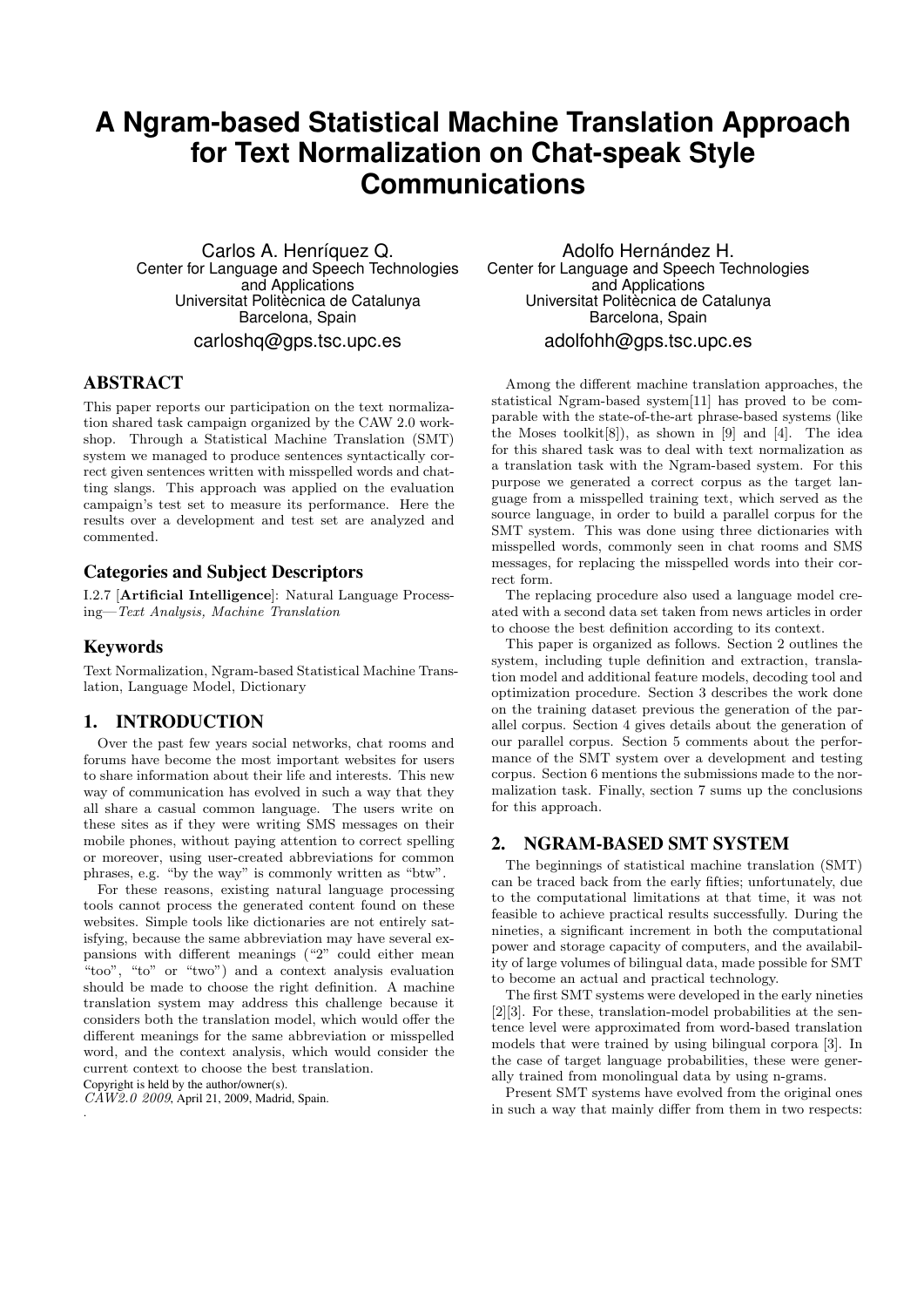first, word-based translation models have been replaced by phrase-based translation models [16][10] which are directly estimated from aligned bilingual corpora by considering relative frequencies, and second, the noisy channel approach has been expanded to a more general maximum entropy approach in which a log-linear combination of multiple feature functions is implemented [13].

The translation system employed in this article implements a translation model that has been derived from the finite-state perspective; more specifically, from the work of [5] and [6]. However, whereas the translation model was implemented by using a finite-state transducer, the system presented here implements it using n-grams. In this way, the proposed translation system can take full advantage of the smoothing and consistency provided by standard back-off n-gram models. In addition to the tuple n-gram translation model, the translation system implements specific feature functions that are log-linearly combined along with the translation model for performing the decoding [12].

#### 2.1 The tuple n-gram model

The tuple n-gram translation model constitutes the core model implemented by the n-gram-based SMT system. As already mentioned, the translation model implemented in this work is based on bilingual n-grams, where translation model probabilities at the sentence level are approximated as described by the following equation:

$$
P(E, F) \approx \prod_{k=1}^{K} p((e, f)_k | (e, f)_{k-1}, (e, f)_{k-2}, \dots, (e, f)_{k-n+1})
$$
\n(1)

where e refers to target, f to source, and  $(e, f)_k$  to the  $k^{th}$ tuple of a given bilingual sentence pair. It is important to note that since both languages are linked up in tuples, the context information provided by this translation model is bilingual.

Tuples are extracted from a word-to-word aligned corpus in such a way that a unique segmentation of the bilingual corpus is achieved. Although in principle any Viterbi alignment should allow for tuple extraction, the resulting tuple vocabulary depends highly on the particular alignment set considered, and this impacts the translation results. For this evaluation, we used a alignment set known as "growdiagonal-final-and"[10], which is built starting with the intersection set and adding links from the union set until some requisites are accomplished.

In this way, as opposed to other implementations, where one-to-one [1] or one-to-many [6] alignments are used, tuples are extracted from many-to-many alignments. This implementation produces a monotonic segmentation of bilingual sentence pairs, which allows to capture contextual information into the bilingual translation unit structures. This segmentation also allows for estimating the n-gram probabilities appearing in (1). In order to guarantee a unique segmentation of the corpus, tuple extraction is performed according to the following constraints [7]:

- 1. A monotonic segmentation of each bilingual sentence pair is produced.
- 2. No word inside the tuple is aligned to words outside the tuple.

3. No smaller tuples can be extracted without violating the previous constraints.

Notice that, according to this, tuples can be formally defined as the set of shortest phrases that provides a monotonic segmentation of the bilingual corpus.

Figure 1 shows an example of sentence pair segmentation using word-to-word alignments from which seven sequential segments (tuples) are extracted.

#### 2.2 Log-linear combination framework

The translation system implements a log-linear model where a foreign language sentence  $f_1^J = f_1, f_2, ..., f_J$  is translated into another language  $e_1^I = e_1, e_2, ..., e_I$  by searching for the translation hypothesis  $\hat{e}_1^I$ , maximizing a log-linear combination of several feature models [2]:

 $\hat{e}_1^I = \argmax_{e_1^I} \left\{ \sum_{m=1}^M \lambda_m h_m(e_1^I, f_1^J) \right\}$ 

where the feature functions  $h_m$  refer to the system models and the set of  $\lambda_m$  refers to the weights corresponding to these models.

The translation system for CAW2.0, besides the bilingual translation model, which consists of a 4-gram language model of tuples with Kneser-Ney discounting (estimated with SRI Language Modeling Toolkit $[15]$ <sup>1</sup>), implemented a loglinear combination of two additional feature models:

- A target language model (a 5-gram model of words, estimated with Kneser-Ney smoothing). This feature provides information about the target language structure and fluency. It favors those partial-translation hypotheses that are more likely to constitute correctly structured target sentences over those that are not. The model is implemented by using a word n-gram model of the target language. This model only depends on the target side of the data, and was trained with additional information from other available monolingual corpora.
- A brevity penalty model. This feature introduces a bonus that depends on the partial translation hypothesis length, which is used to compensate the system's preference for short output sentences. The model is implemented through a bonus factor that directly depends on the total number of words contained in the partial-translation hypothesis.

Decisions on the particular translation model configuration and smoothing technique were taken on the minimalperplexity and maximal-BLEU [14] bases.

#### 2.3 N-gram based decoding

The decoder (called MARIE), an open source tool<sup>2</sup>, implements a beam search strategy with distortion capabilities was used in the translation system.

The decoding is performed monotonically and is guided by the source language. During decoding, partial-translation hypotheses are arranged into different stacks according to the total number of source words they cover. In this way, a given hypothesis only competes with those hypotheses that provide the same source-word coverage. At every translation step, stacks are pruned to keep decoding tractable.

<sup>1</sup>http://www.speech.sri.com/projects/srilm

<sup>2</sup>http://gps-tsc.upc.es/veu/soft/soft/marie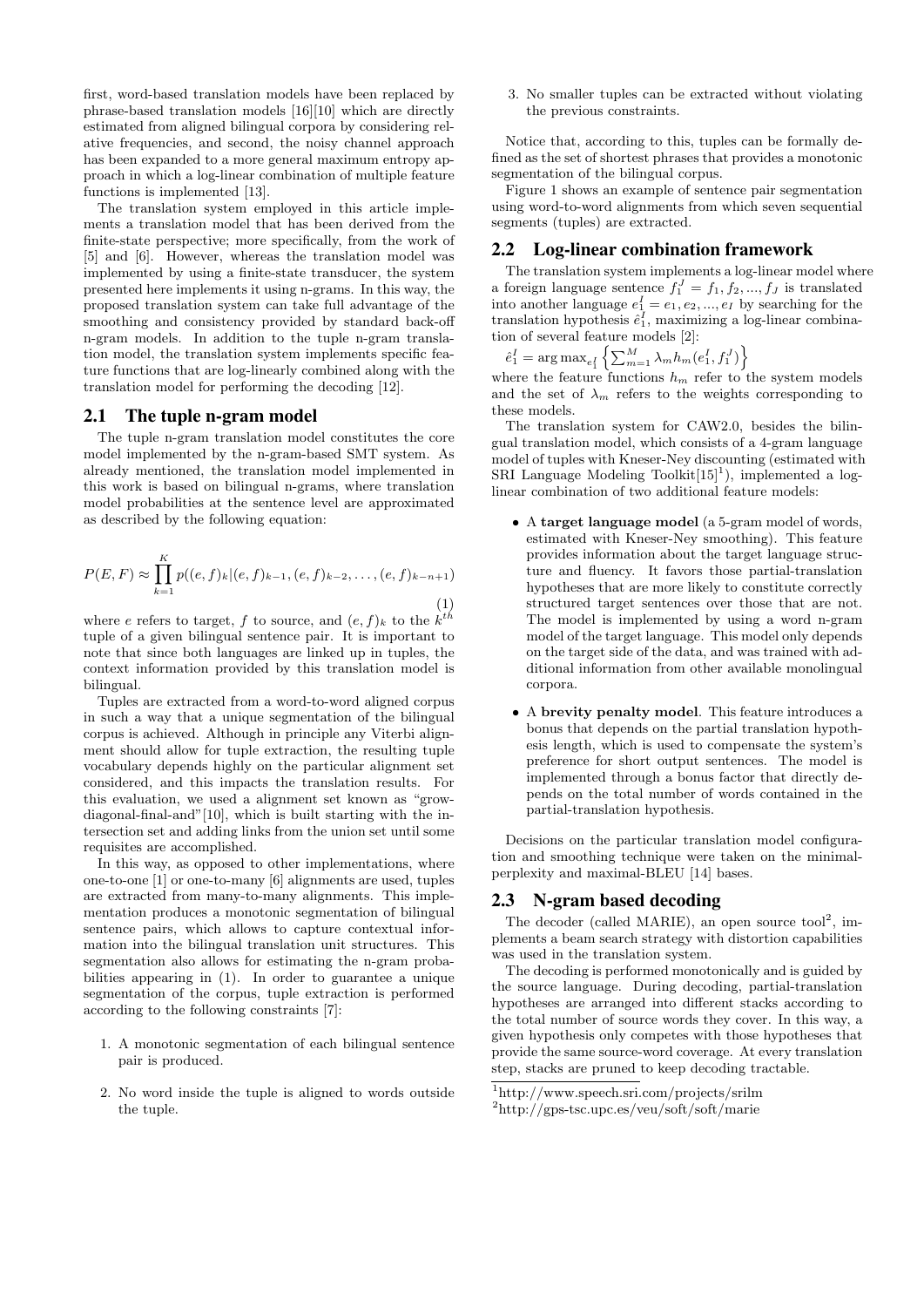

Figure 1: Segmentation into tuples of an aligned sentence pair

| Number of sentences | 74, 343   |
|---------------------|-----------|
| Max. sentence size  | 153       |
| Min. sentence size. |           |
| Avg. sentence size  | 21.27     |
| Running words       | 1,580,972 |
| Vocabulary size     | 86,763    |

Table 1: Statistics from the News Commentary corpus

Additionally, MARIE allows for hypothesis recombination, which provides a more efficient search. MARIE also allows for considering additional feature functions during decoding. All these models are taken into account simultaneously, along with the n-gram translation model.

#### 2.4 Optimization

Once the models are computed, a set of optimal log-linear coefficients is estimated via an optimization procedure. First, a development data set which does not overlap neither the training set nor the test set is required. Then, translation quality over the development set is maximized by iteratively varying the set of coefficients. In our SMT implementation, this optimization procedure is performed by using a simplex optimization method (with the optimization criteria of the highest BLEU score).

## 3. CAW2.0 2009 EVALUATION FRAMEWORK

For the text normalization shared task, a training dataset taken from six different public sites with different writing styles was provided by the organizers. Because of the different sources and styles, the dataset contains information about the user who wrote it and the thread he was commenting about. Only the text with the message written by the user was considered to build the SMT system.

Besides the dataset provided by the evaluation campaign, the News Commentary corpus (used on 2009 ACL's WMT international evaluation campaign<sup>3</sup>) was used to build a language model of syntactically correct English. The main statistics of this additional corpus are shown in Table 1.

Finally, a dictionary was created crawling through three web pages<sup>4</sup> that provide information about common abbreviations found on chats, forums and SMS messages.

#### 3.1 Building the Dictionary

To create the dictionary, the obtained information was lowercased and joined, removing repeated terms with the same definition. Nevertheless a term may hold several definitions. Finally, a dictionary with 1, 630 terms was built.

The dictionary was used to learn possible translations of misspelled words. Named entities and other terms that could be out of vocabulary (OOV) during translation remained unchanged.

#### 3.2 Preprocessing the Training Dataset

To build the training corpus, the provided dataset was processed in the following way:

- 1. Only  $\langle body \rangle$  tag content was extracted from the dataset.
- 2. The text was lowercased, HTML characters and some word forms were amended.
- 3. Words with asterisks were "normalized" to contain only two (e.g. "f\*\*\*" and "f\*d" were replaced by "f\*\*" and "f\*\*d" respectively).
- 4. Lines were split after punctuation marks (dot, question and exclamation marks).
- 5. The final text was tokenized.

A final filtering step was applied to the training corpus. This process kept only the sentences that would be affected by the dictionary. The rest of the sentences did not provide valuable information to the SMT system and therefore were safely removed. The resulting training corpus was the "source language" of our SMT system. This step left us with a dataset of 400, 000 lines, which represents 10% of the original corpus. Table 2 describes the main statistics of the corpus before and after the filtering process.

From this corpus we extracted 1500 sentences for tuning the SMT system and 1500 sentences for testing it as commented in section 2.4.

## 4. PARALLEL CORPUS GENERATION

In order to build the SMT system, the"target language" was generated using the dictionary and the News Commentary corpus. This additional corpus was used to build both a

<sup>3</sup>http://www.statmt.org/wmt09/

<sup>4</sup>http://www.alphadictionary.com/articles/imglish/index.html

http://www.smsdictionary.co.uk/abbreviations http://www.qq.co.za/chatterms.aspx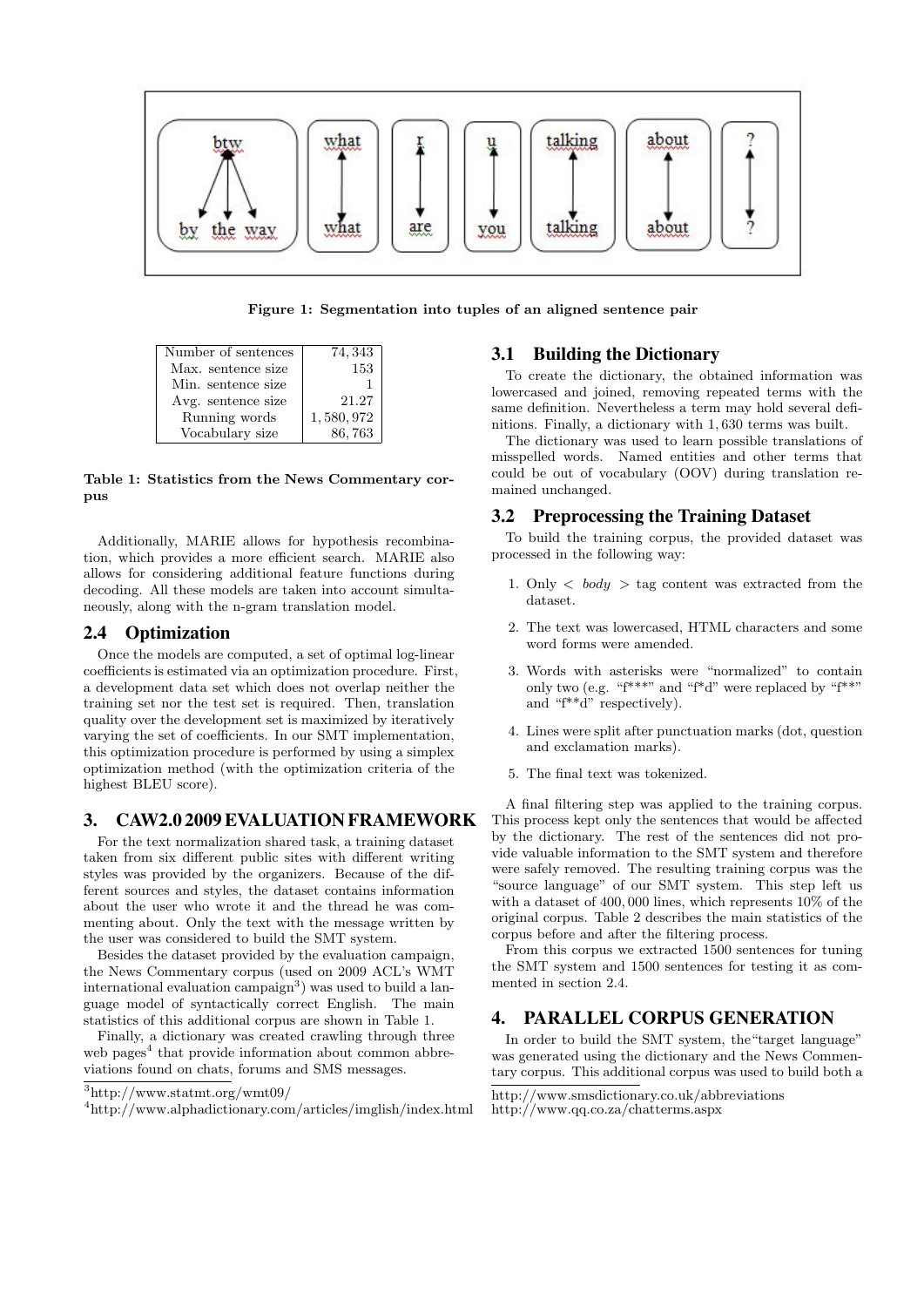|                     | Before filtering | After filtering |  |  |  |
|---------------------|------------------|-----------------|--|--|--|
| Number of sentences | 4, 083, 302      | 460, 990        |  |  |  |
| Max. sentence size  | 8,851            | 100             |  |  |  |
| Min. sentence size  |                  |                 |  |  |  |
| Avg. sentence size  | 13.39            | 14.39           |  |  |  |
| Running words       | 54, 687, 940     | 6, 633, 918     |  |  |  |
| Vocabulary size     | 833, 623         | 209, 237        |  |  |  |

Table 2: Statistics from the provided corpus before and after the filtering process

|      | Before tuning |             | After tuning |             |
|------|---------------|-------------|--------------|-------------|
|      | News+Web      | <b>News</b> | $News + Web$ | <b>News</b> |
| BLEU | 97.90         | 96.55       | 99.61        | 99.72       |
| WER. | 1.7975        | 2.6926      | 0.2885       | 0.2108      |

#### Table 3: Translation quality over development corpus

vocabulary set and a language model of correct written English. The language model of order 5 (a typical size on Machine Translation) was built using the SRI Language Modeling toolkit.

The algorithm to replace the terms that appear in the source language by their correct spelling form was the following:

- If a word  $X$  was not in the vocabulary and it had only one definition in the dictionary, it would be replaced automatically by the corresponding definition.
- $\bullet$  If a word X had more than one definition, then the language model was applied over a string consisting of  $X$ 's three previous words, all the words of a given definition of  $X$  and the next two words after  $X$ . The definition with the best probability was the one that replaced X.
- All words that appeared in the vocabulary were not replaced, even though they could appear in the dictionary.
- Sentences that contains more than 100 words were split because of a constraint on the alignment process.

## 5. NGRAM-BASED SMT PERFORMANCE

Two different development procedures were performed in order to see the effect of the target language model. The first one used a language model built with the News Commentary Corpus and the training corpus; the latter only used the News Commentary Corpus. Table 3 shows the translation quality before and after the optimization, Table 4 shows the translation quality over the test set.

|      | $News+Web$ | News   |
|------|------------|--------|
| BLEU | 99.53      | 99.61  |
| WER. | 0.3311     | 0.2796 |



It can be seen in Table 4 that adding the training corpus to build the language model did not improve the translation quality nor the Word Error Rate (WER) as much as without it. Therefore it was better to use only a syntactically correct corpus to build the language model, even though it belongs to a different domain.

## 6. SUBMISSIONS

Because of the better results that gave the SMT system with the language model built only with the News Commentary Corpus, this approach was the one submitted as the primary transcription for the shared task. An alternative transcription obtained with the strategy used to build the parallel corpus (section 4) was also submitted. The idea is to compare the effects of context information learned by the SMT system with the two words context information provided to the corpus generation approach.

# 7. CONCLUSIONS

In this paper we introduced an approach based on a Ngrambased SMT system to participate on the CAW 2.0 evaluation for the text normalization task. Apart from summarizing the SMT system, we have presented the feature models that were taken into account, along with the bilingual Ngram translation model. We also showed the generation of the parallel corpus based on language modeling and dictionaries.

This approach had a strong dependency on the dictionary quality and size. A small dictionary is not able to handle all possible abbreviation and terms.

To show the performance of the SMT approach, the following experiments with the test set delivered by the organizers were done: text normalization using the SMT system and text normalization only using the algorithm discussed in section 4, i.e. using a dictionary and the correct English language model.

## 8. REFERENCES

- [1] S. Bangalore and G. Riccardi. Stochastic finite-state models for spoken language machine translation, 2000.
- [2] P. F. Brown, J. Cocke, S. A. Della Pietra, V. J. Della Pietra, F. Jelinek, J. D. Lafferty, R. L. Mercer, and P. S. Roossin. A statistical approach to machine translation. Computational Linguistics, 16(2):79–85, 1990.
- [3] P. F. Brown, S. A. Della Pietra, V. J. Della Pietra, and R. L. Mercer. The mathematics of statistical machine translation: Parameter estimation. Computational Linguistics, 19(2):263–311, 1993.
- [4] C. Callison-Burch, C. Fordyce, P. Koehn, C. Monz, and J. Schroeder. (meta-) evaluation of machine translation. In Proceedings of ACL-2007 Workshop on Statistical Machine Translation, pages 136–158, 2007.
- [5] F. Casacuberta. Finite-state transducers for speech input translation. In Proc. IEEE ASRU, Madonna di Campiglio, Italy, 2001.
- [6] F. Casacuberta and E. Vidal. Machine translation with inferred stochastic finite-state transducers. Computational Linguistics, 30(2):205–225, 2004.
- [7] J. M. Crego, J. Mariño, and A. de Gispert. Finite-state-based and phrase-based statistical